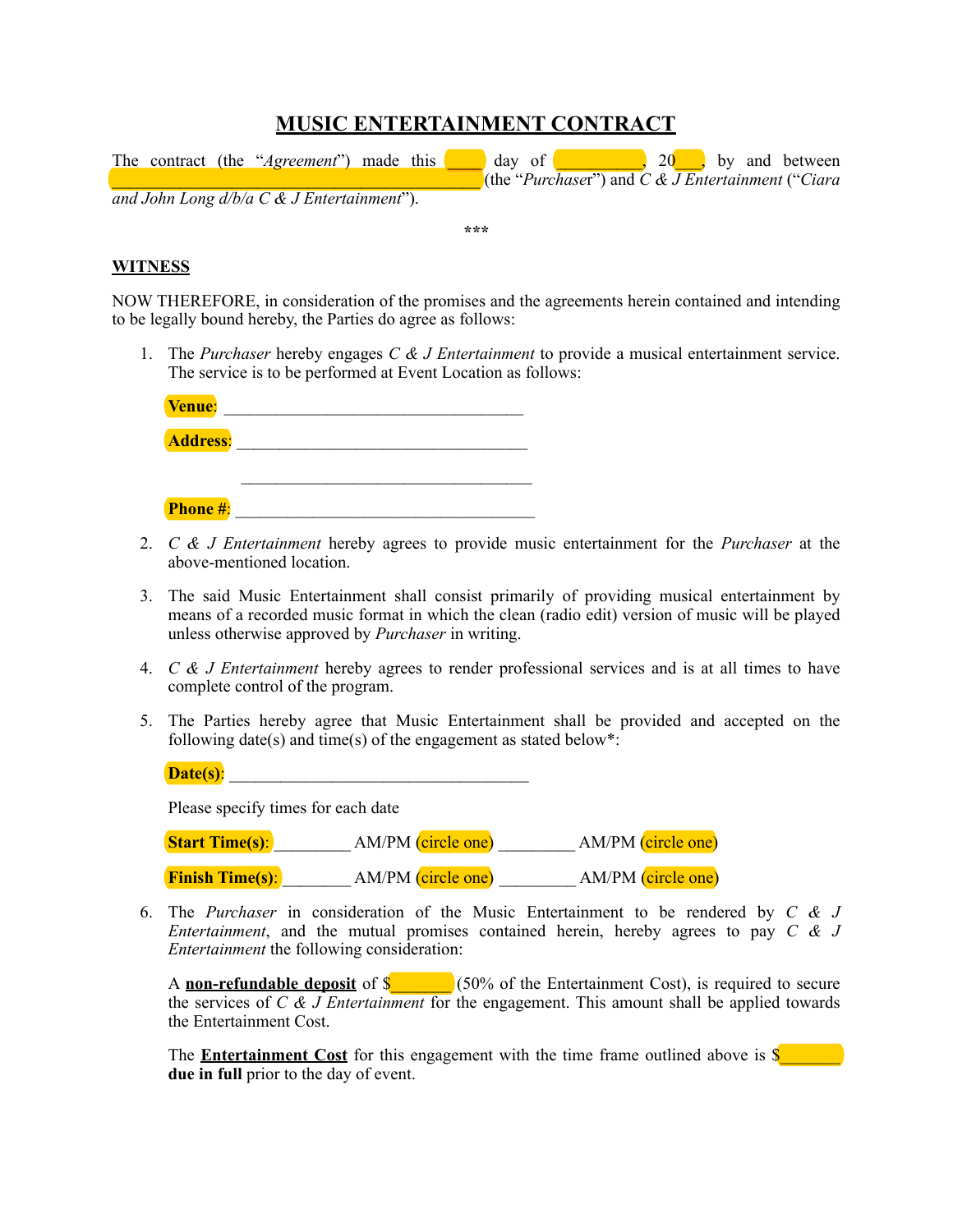\***Services that exceed the time frame above will be charged at the rate of \$100.00 per hour, payable the day of the engagement**. Please be advised that it may not always be possible to provide additional performance time. However, when feasible, requests for extended playing time will be accommodated.

Acceptable forms of payment are: **Cash**, **Check (Payable to - Ciara D. Long)**, **PayPal to - [CJLong0804@gmail.com](mailto:CJLong0804@gmail.com)** or [paypal.me/TheHollinJohnShow](http://paypal.me/TheHollinJohnShow), or **CashApp - \$TheHollinJohnShow.** Please verify payment with *C & J Entertainment* **prior** to submission.

*Purchaser* Initials

**\*\*\***

### **Additional Terms and Conditions**

The agreement of *C & J Entertainment* to perform is subject to proven detention by accidents, riots, strikes, epidemics, acts of God, or any other legitimate conditions beyond their control. If such circumstances arise, all reasonable efforts will be made by *C & J Entertainment* to find replacement entertainment at the agreed upon costs. Should *C & J Entertainment* be unable to procure a replacement, *Purchaser* shall receive a full refund. *Purchaser* agrees that in all circumstances, *C & J Entertainment* shall not be liable for indirect or consequential damages arising from any breach of contract.

#### **All deposits are non-refundable.**

The *Purchaser* and *C & J Entertainment* agree that this contract is not subject to cancellation unless both parties have agreed to such cancellation in writing. In the event the *Purchaser*  breaches the contract, he or she shall pay *C & J Entertainment* the amount set forth above as "Entertainment Cost" agreed upon above as liquidated damages, 6% interest thereon, plus a reasonable attorney's fee.

It is hereby further agreed; that the *Purchaser* shall be held liable for any injury or damages to members of *C & J Entertainment*, or the property of *C & J Entertainment*, while on the premises of said engagement, if damage is caused by *Purchaser* or guests, members of their organization, engagement invitees, employees, or any other party in attendance, whether invited or not.

It is understood that is this is a "Rain or Shine" event, *C & J Entertainment* compensation is in no way affected by inclement weather. For outdoor entertainment, *Purchaser* shall provide overhead shelter for setup area. *C & J Entertainment* reserves the right, in good faith, to stop or cancel the performance, should weather pose a potential danger to him/her, the equipment, or audience. Every effort will be made to continue the entertainment. However, safety is paramount in all decisions. *C & J Entertainment's* compensation will not be affected by such cancellation.

In the event of circumstances deemed to present a threat or implied threat of injury or harm to *C & J Entertainment* staff or any equipment in *C & J Entertainment* possession, *C & J Entertainment* reserves the right to cease entertainment. If the *Purchaser* is able to resolve the threatening situation in a reasonable amount of time (maximum 15 minutes), *C & J Entertainment* shall resume entertainment in accordance with the original terms of this agreement. *Purchaser* shall be responsible for payment in full, regardless of whether the situation is resolved or whether *C & J Entertainment* resumes entertainment. In order to prevent equipment damage or liability arising from accidental injury to an individual attending this performance, *C & J Entertainment* reserves the right to deny any guest access to the sound system, music recordings, or other equipment.

*Purchaser* Initials \_\_\_\_\_\_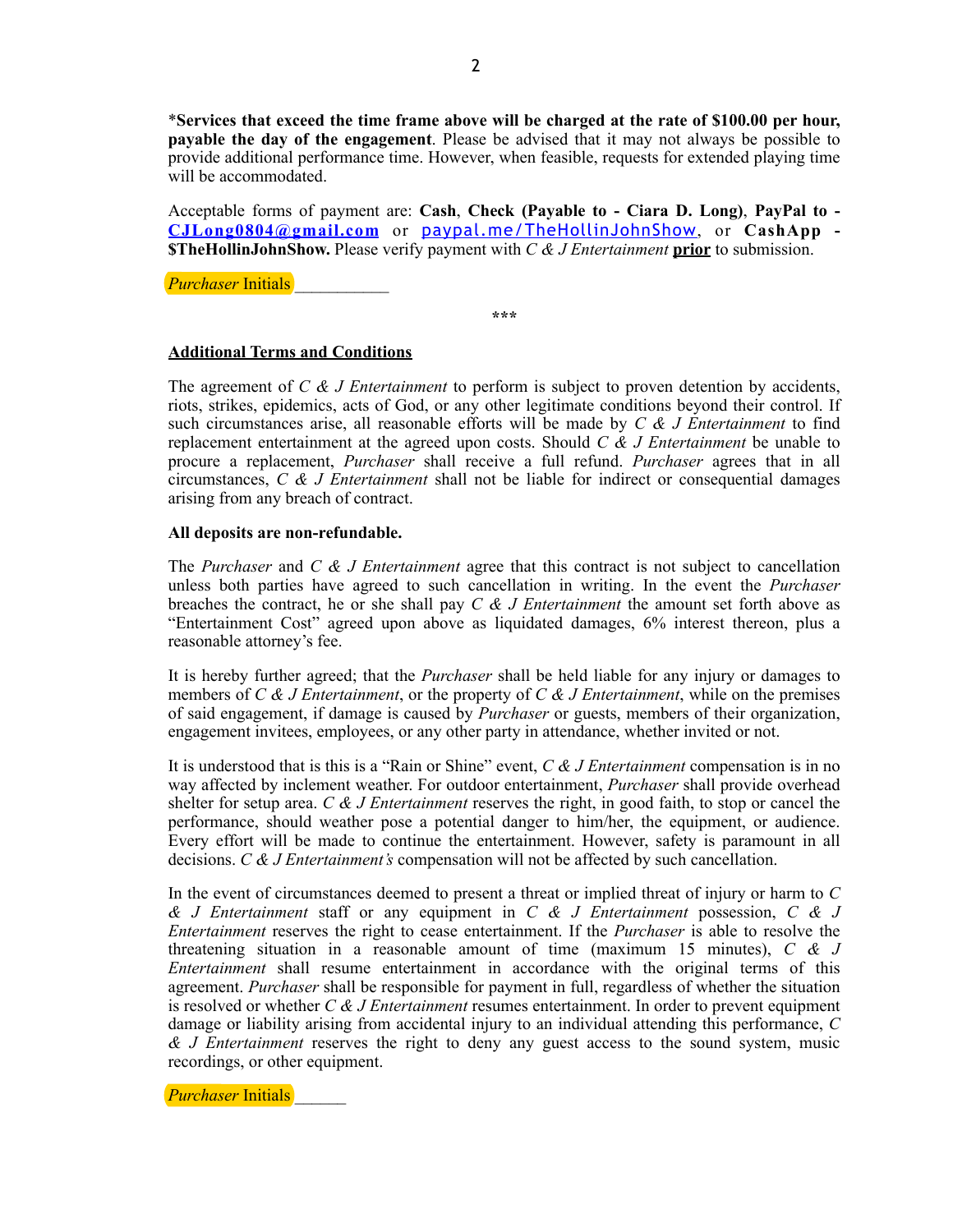**\*\*\***

The *Purchaser* shall provide *C & J Entertainment* with safe and appropriate working conditions. This includes a 6-foot by 6-foot area for setup, space for setting up speaker(s) and other equipment. *C & J Entertainment* requires a minimum of one 15-20-amp circuit outlet from a reliable power source within 50 feet (along the wall) of the set-up area. This circuit must be free of all other connected loads. Any delay in the performance or damage to *C & J Entertainment's* equipment due to improper power is the responsibility of the *Purchaser*. Two circuits are preferred, where possible. *Purchaser* shall provide crowd control if warranted; and furnishing directions to place of engagement. *Purchaser* is responsible for paying any charges imposed by the venue. These charges may include, but are not limited to, parking, use of electric power, and fire marshal if necessary.

The *Purchaser* expressly reserves the right to control the manner, means and details of the performance of the services of *C & J Entertainment*. A written event/music planner of music request list must be received from the *Purchaser* and forwarded to *C & J Entertainment* at least two weeks prior to the date of the engagement for it to be specifically included in *C & J Entertainment* programming guidelines. With or without the aid of an event/music planner or music request list, *C & J Entertainment* shall attempt to play *Purchaser's* and *Purchaser's* guests' music requests but shall not be held responsible if certain selections are unavailable. *C & J Entertainment* will make an extra effort to have music requests available if they are received IN WRITING at least two weeks prior to the engagement.

In the event of non-payment, *C & J Entertainment* retains the right to attempt collections through the courts. *Purchaser* will be held responsible for all court fees, legal fees, and collection costs incurred by *C & J Entertainment*. *Purchaser* **shall be charged \$50.00 for any returned or unprocessed payment in addition to total Entertainment Cost due.**

This agreement guarantees that *C & J Entertainment* will be ready to perform at the start time of the engagement. No guarantee is made of the *C & J Entertainment* time of arrival; however, *C & J Entertainment* request that they be permitted 45 minutes before the engagement and 45 minutes after the engagement for setup and takedown. *C & J Entertainment* also request ramp or elevator access between the parking/service entrance and the setup area if available. If the venue requires setup or takedown in less time, or if equipment must be carried up stairs or lifted onto a stage to reach the setup area, **additional labor will be charged at the rate of \$25.00 per half-hour**.

Please be advised *C & J Entertainment* is located in the greater Washington, District of Columbia area. Services requiring travel outside of this area will be charged at **a rate of \$0.50 per mile in access of 20 miles**. Engagements **in excess of 200 miles will require that accommodations be made for an overnight stay in a local hotel (or military lodging where available)** for *C & J Entertainment* to be provided by *Purchaser*.

 $\mathcal{L}_\text{max} = \frac{1}{2} \sum_{i=1}^n \mathcal{L}_\text{max}(\mathbf{z}_i - \mathbf{z}_i)$ 

 $\mathcal{L}_\mathcal{L} = \mathcal{L}_\mathcal{L} = \mathcal{L}_\mathcal{L} = \mathcal{L}_\mathcal{L} = \mathcal{L}_\mathcal{L} = \mathcal{L}_\mathcal{L} = \mathcal{L}_\mathcal{L} = \mathcal{L}_\mathcal{L} = \mathcal{L}_\mathcal{L} = \mathcal{L}_\mathcal{L} = \mathcal{L}_\mathcal{L} = \mathcal{L}_\mathcal{L} = \mathcal{L}_\mathcal{L} = \mathcal{L}_\mathcal{L} = \mathcal{L}_\mathcal{L} = \mathcal{L}_\mathcal{L} = \mathcal{L}_\mathcal{L}$ 

 $\mathcal{L}_\text{max} = \frac{1}{2} \sum_{i=1}^n \mathcal{L}_\text{max}(\mathbf{z}_i - \mathbf{z}_i)$ 

 $\mathcal{L}_\text{max} = \frac{1}{2} \sum_{i=1}^n \mathcal{L}_\text{max}(\mathbf{z}_i - \mathbf{z}_i)$ 

**Special provisions & Additional Services Requested** 

*Purchaser Initials*